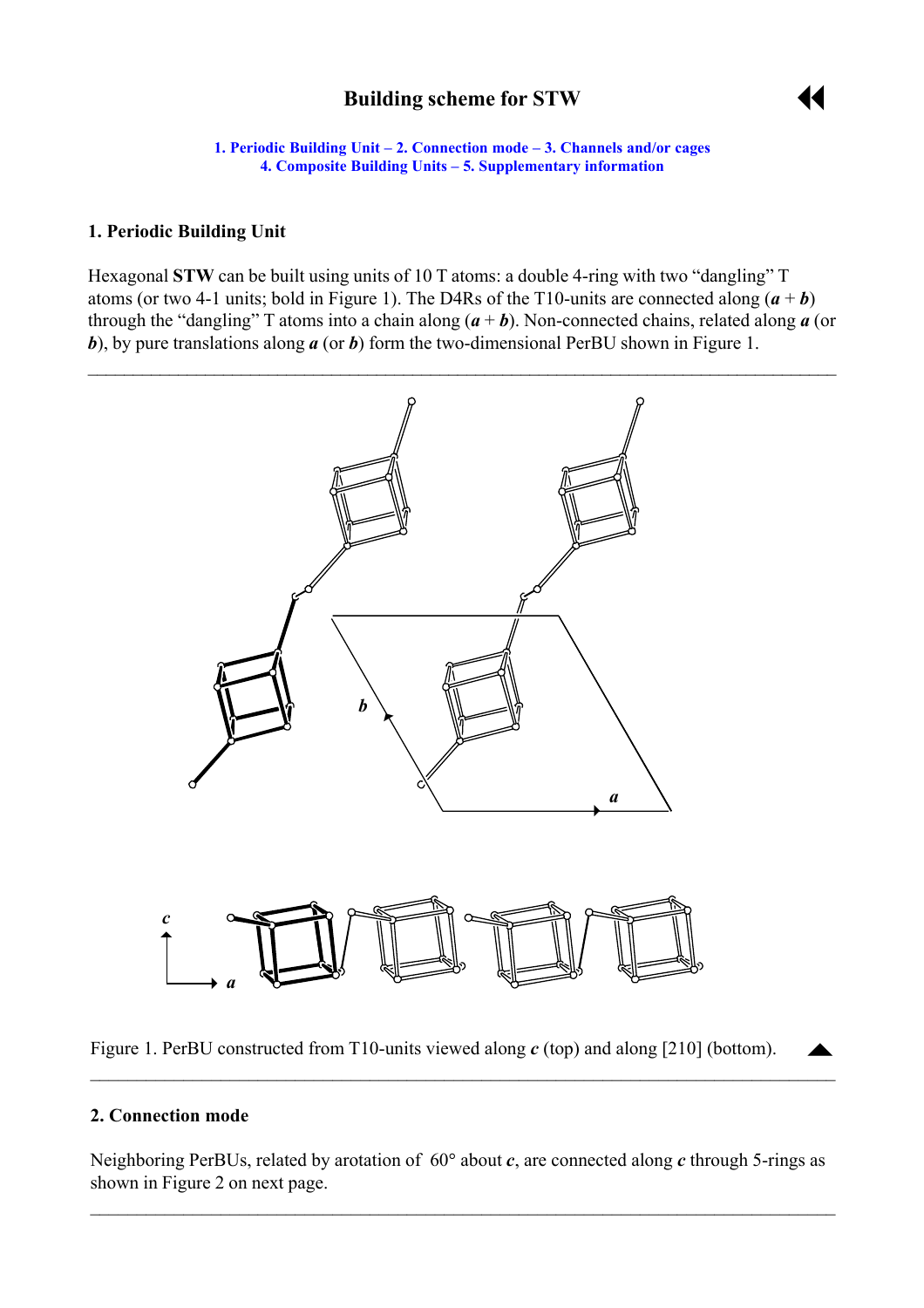





Figure 2a. Connection modes along *c* viewed (with little differences in order to illustrate the connection modes more clearly) approximately along [120]. Bottom: connection mode **1** between the first PerBU and the second one related by a rotation of 60° about *c*. Middle: connection mode **2** between the second PerBU and the third one. Top: connection mode **3** between the third PerBU and the fourth one. The first PerBU and the fourth one are related by a rotation of 180° about *c* and a translation of 1/2*c*.

(Figure 2 is continued on next page.)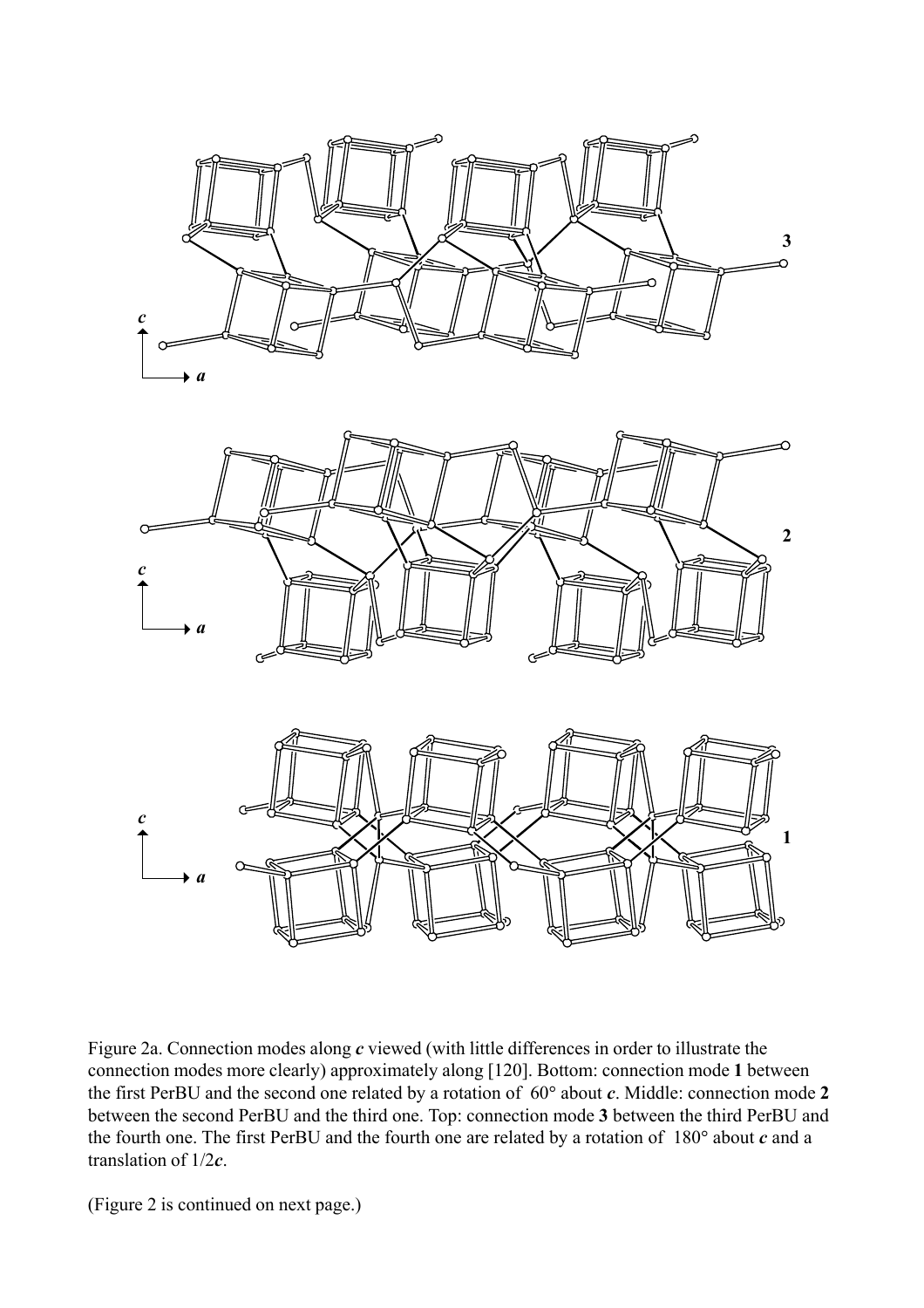<span id="page-2-0"></span>

Figure 2b. Cell content viewed along [120].

## **3. Channels and/or cages**

Cavity and channels are illustrated in Figure 3 on next page. The **[pore descriptor](http://www.iza-structure.org/databases/ModelBuilding/Introduction.pdf)** is added. 8-Ring channels are parallel to <100>. Chiral 10-ring channels, in which diffusion will be difficult, are parallelc to *c*.

**\_\_\_\_\_\_\_\_\_\_\_\_\_\_\_\_\_\_\_\_\_\_\_\_\_\_\_\_\_\_\_\_\_\_\_\_\_\_\_\_\_\_\_\_\_\_\_\_\_\_\_\_\_\_\_\_\_\_\_\_\_\_\_\_\_\_\_\_\_\_\_\_\_\_\_\_\_\_\_\_\_**

 $\mathcal{L}_\mathcal{L} = \mathcal{L}_\mathcal{L} = \mathcal{L}_\mathcal{L} = \mathcal{L}_\mathcal{L} = \mathcal{L}_\mathcal{L} = \mathcal{L}_\mathcal{L} = \mathcal{L}_\mathcal{L} = \mathcal{L}_\mathcal{L} = \mathcal{L}_\mathcal{L} = \mathcal{L}_\mathcal{L} = \mathcal{L}_\mathcal{L} = \mathcal{L}_\mathcal{L} = \mathcal{L}_\mathcal{L} = \mathcal{L}_\mathcal{L} = \mathcal{L}_\mathcal{L} = \mathcal{L}_\mathcal{L} = \mathcal{L}_\mathcal{L}$ 

 $\blacktriangle$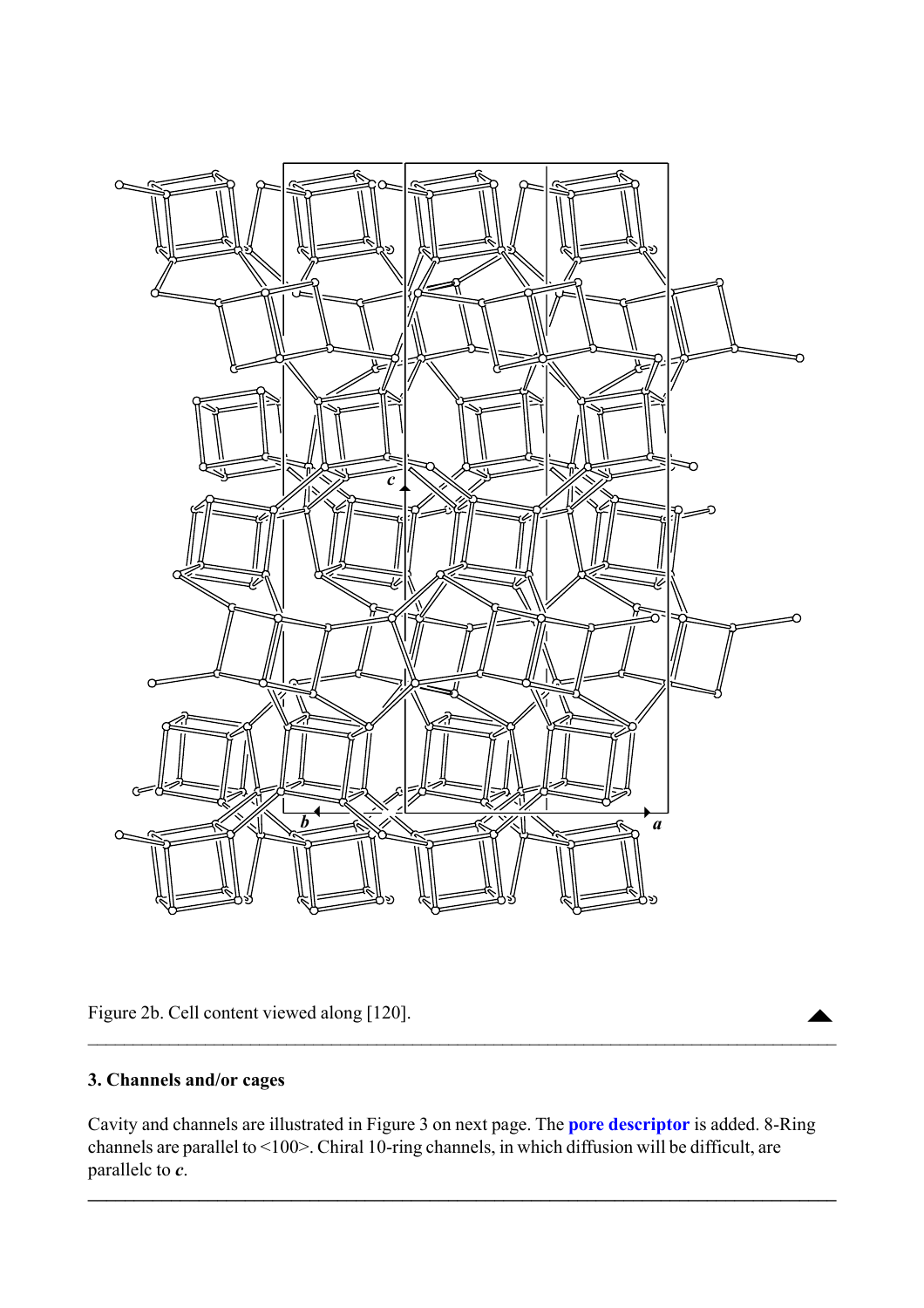<span id="page-3-0"></span>

Figure 3. Cavity viewed along [110] (top left) and after a rotation of 60° about *c* (top right). The cavities, related by a rotation of 60° about *c* and related by a rotation of 60° about *c* followed by a pure transalation along *a* (or *b*), are connected through common 10-rings and common 8-rings, respectively (bottom left). Bottom right: view along the 8-ring channel parallel to *b*.  $\blacktriangle$ 

 $\blacksquare$  . The contract of the contract of the contract of the contract of the contract of the contract of the contract of

### **4. Composite Builing Units**



**ACO, AFY, AST, ASV, BEC, -CLO, DFO, ISV, ITH, ITW, IWR, IWV, IWW, LTA, STW, UFI, UOZ, UTL**